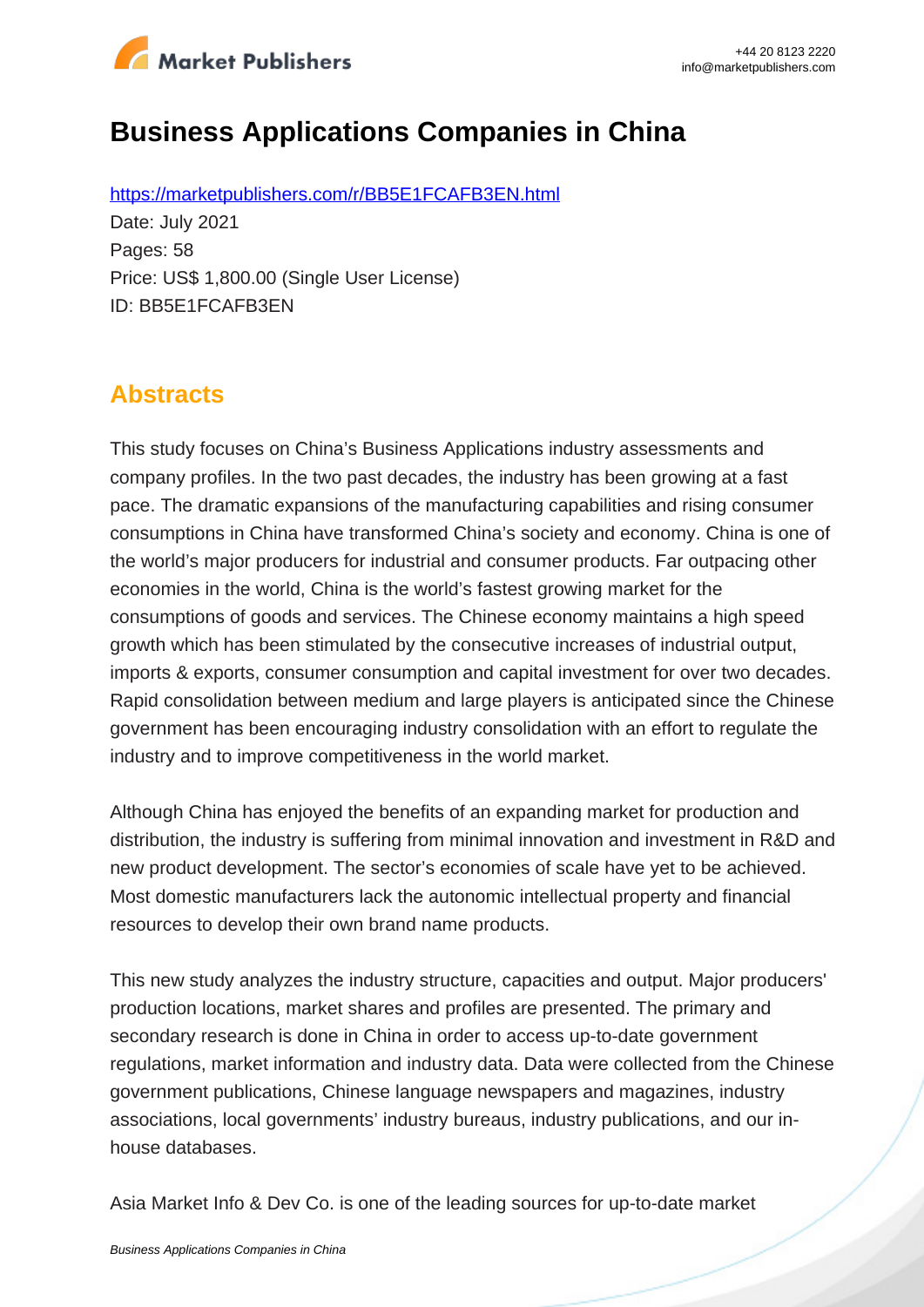

information and research on the fastest-growing Chinese markets. We have published over 1,500 reports focusing on the Chinese markets, industry forecasts and company profiles. We provide hard-to-find market data and analyses. Our publications are intended to help international marketers identify business opportunities and promote their product sales in the Chinese markets.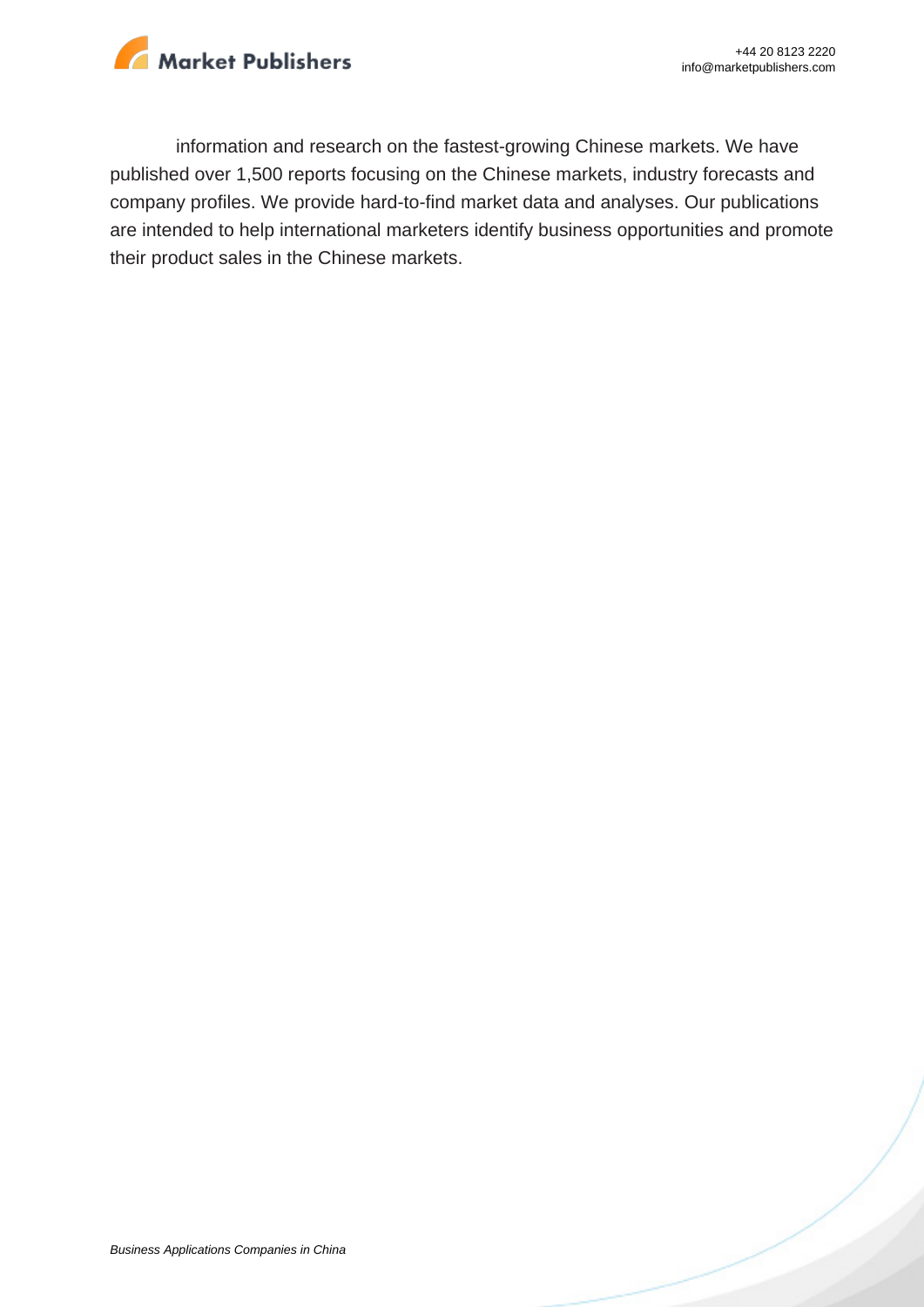

### **Contents**

#### **I. INTRODUCTION**

Report Scope and Methodology Executive Summary

#### **III. BUSINESS APPLICATIONS INDUSTRY ASSESSMENTS**

Business Applications Industry Structure Market Size Major Chinese and Foreign Company Sales Volumes Market Share of Key Producers Labor Costs Potential Entrants Major Distributors Major End-Users Major Foreign Investments Technology Development

#### **VII. BUSINESS APPLICATIONS PRODUCER DIRECTORY**

Business Applications Producer Profiles **Distributors** Research Institutions and Associations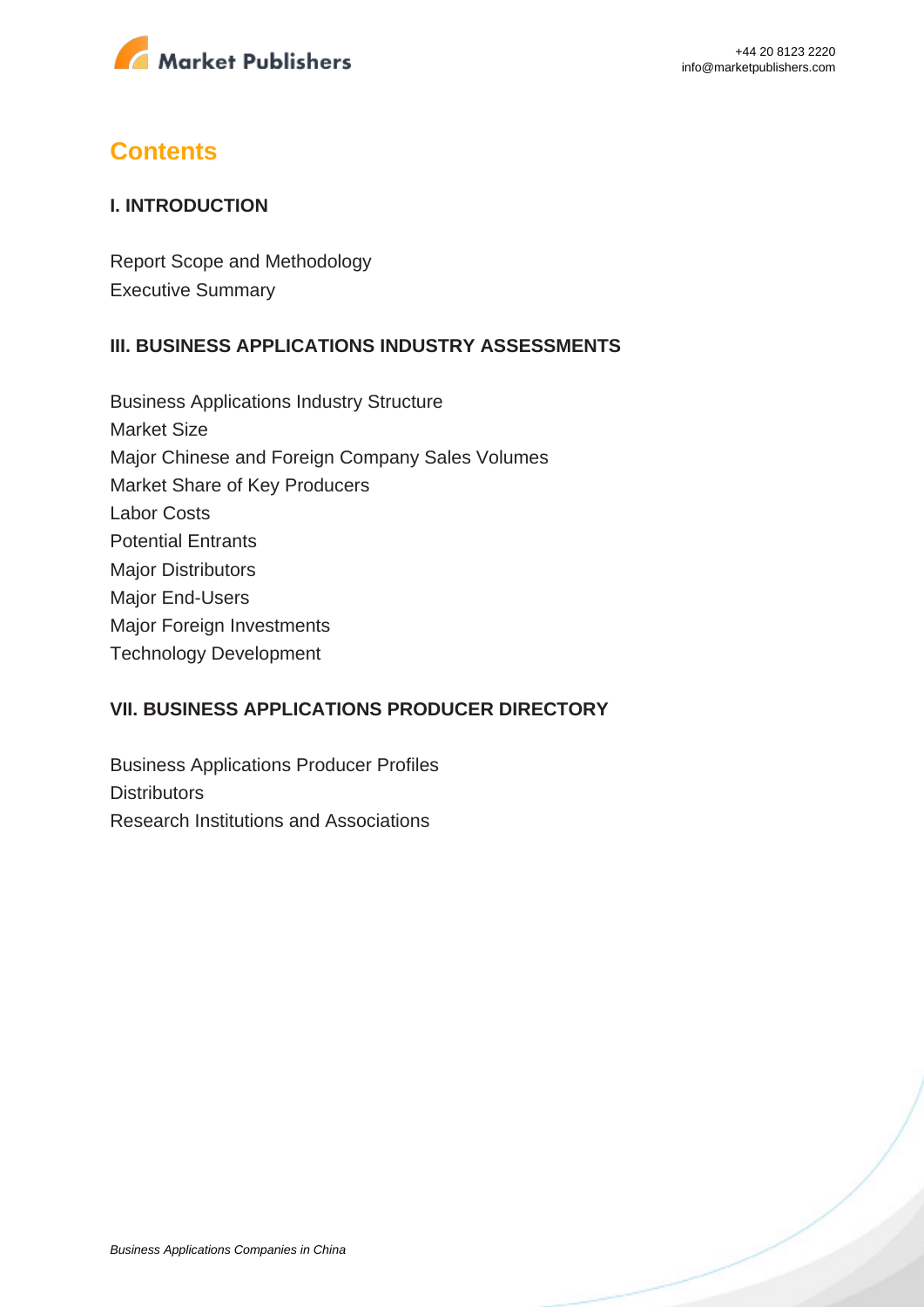

### **List Of Tables**

#### **LIST OF TABLES**

#### **I. INTRODUCTION**

Economic Outlook Summary Business Applications Supply and Demand Summary

#### **III. BUSINESS APPLICATIONS INDUSTRY ASSESSMENTS**

Major Chinese and Foreign Company Sales Volumes Market Share of Key Producers Labor Costs Major Distributors Major End-Users Major Foreign Investments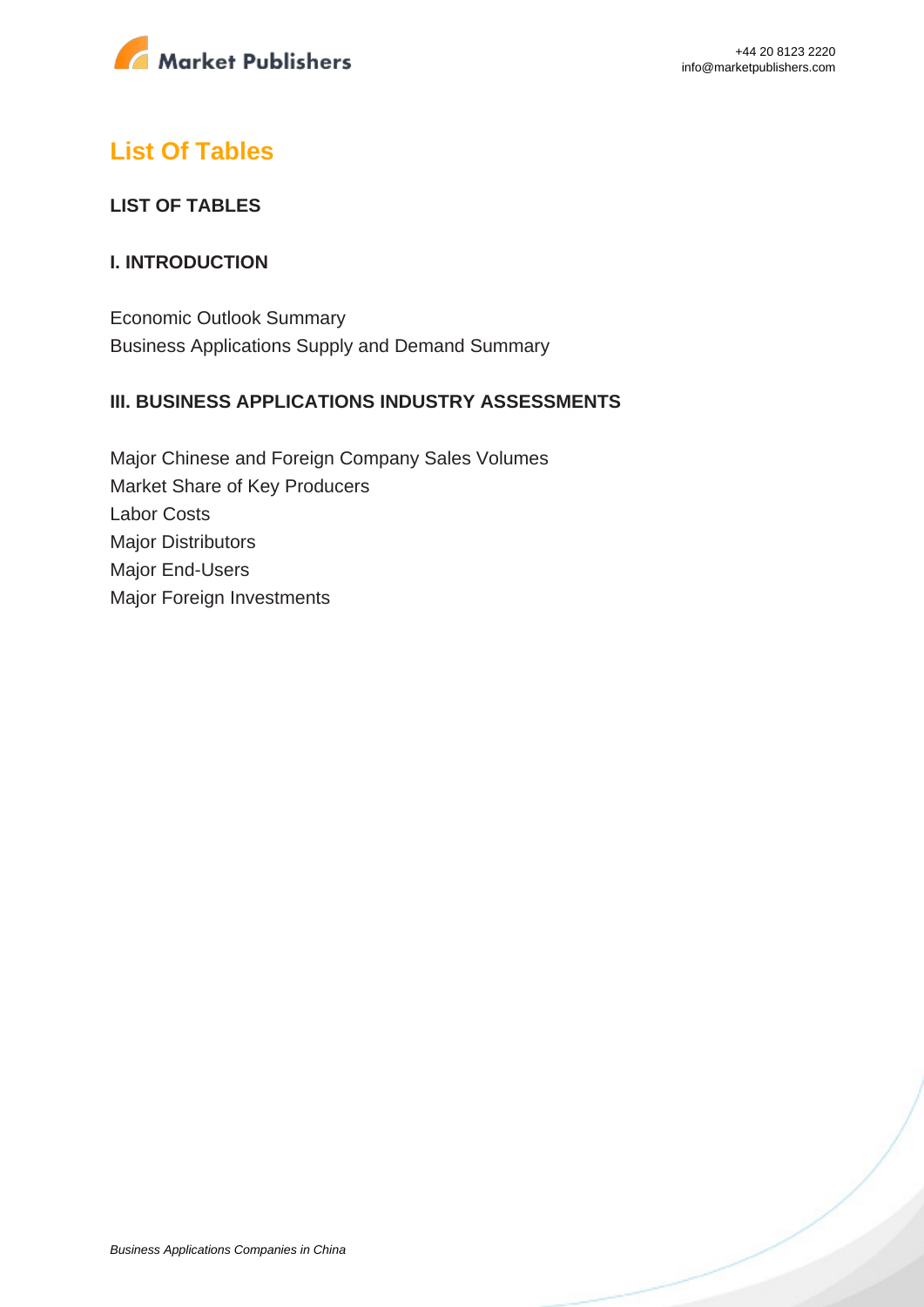

## **List Of Charts**

#### **LIST OF CHARTS**

Business Applications Production and Demand Summary